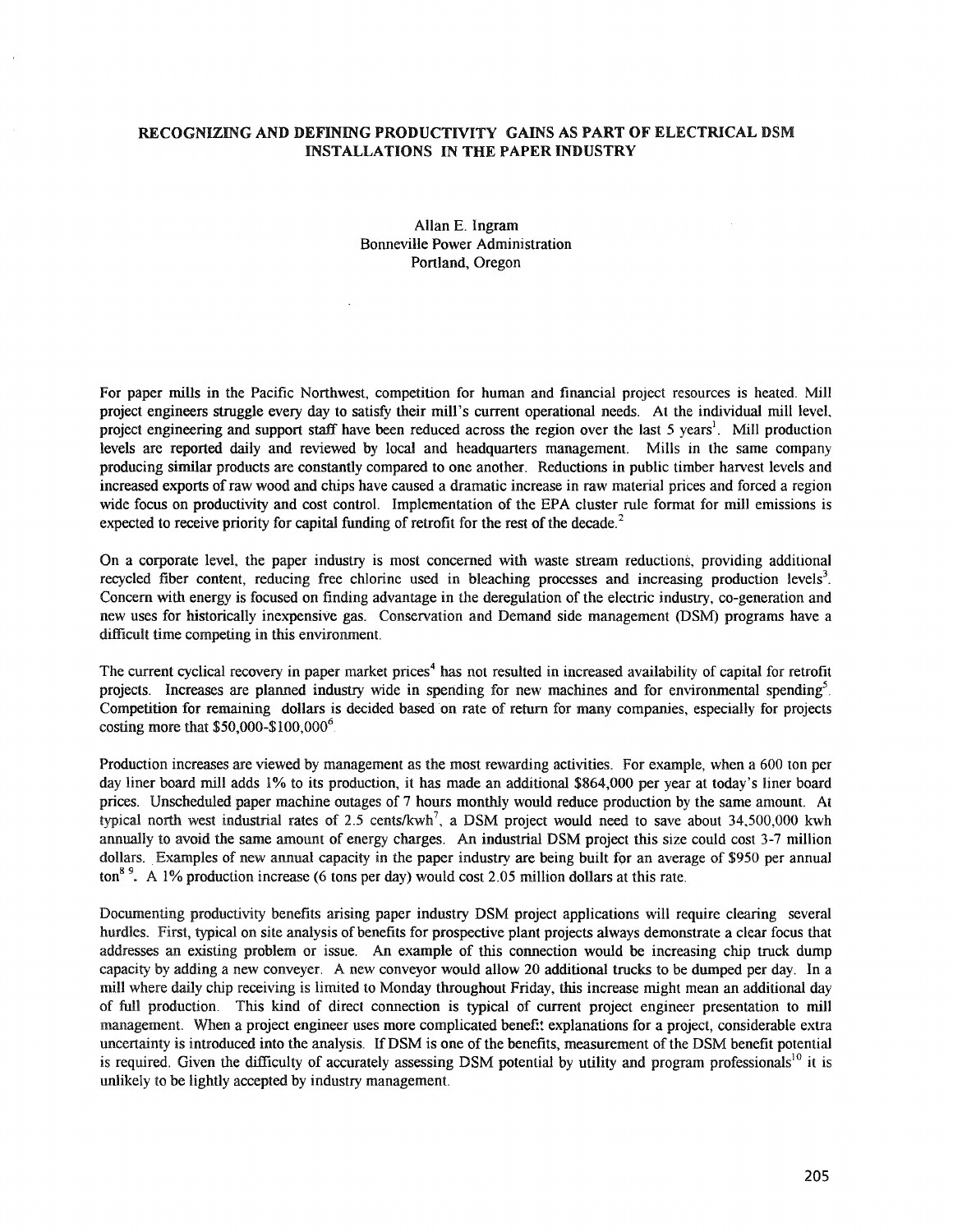The presentation of DSM projects by program staff has varied considerably over time. For Bonneville programs early programs presentations emphasized that DSM projects presented no risk to the industry. No process changes were recommended<sup>11 12</sup> only changes in electrical equipment such as motors or lighting. The lack of process orientation was emphasized as an advantage and the benefits to industry were described as more efficient production. This point of view omitted productivity increases for three reasons.

1. Current productivity information regarding DSM application specific basis did not exist and the DSM implementor and the industry was unwilling to spend the money to develop it. Industry does not typically fund projects or technical analysis that stop at identification of DSM or productivity benefits<sup>13</sup>. Without funding by the DSM implementor or the industry projects, with good chances of success are always replaced by projects that are guaranteed success. Plant staff get fired or demoted otherwise.

2. Any time a process change is proposed it contains considerable production risk. Production stoppages are very expensive.

3. Product quality information is considered confidential by mill management. Definition of the appropriate variables is difficult without the cooperation of the ill.<sup>14</sup>

Efforts to include productivity in DSM work will require reversing these positions.

### CONSERVATION PROJECT AT THE INTERNATIONAL PAPER- GARDINER, OREGON MILL

International Paper (IP) is a large multinational wood products company with sales of over \$15 Billion per year. The company operates one mill in the Pacific Northwest at Gardiner on the central Oregon Coast. The Gardiner mill began working to establish a long term conservation agreement with Bonneville Power Administration in 1989. An electric energy audit completed in late 1991 identified 13 energy conservation measures in the mill. The measures were initially estimated to cost \$3 million and to save about 12.5 million Kwh. This savings amounts to approximately 3% of the mills annual consumption of electricity. Additional budget review reduced the estimated cost to about \$2.25 million. Mill management was very interested in pursuing this group of projects and was also certain that the return on investment was inadequate to independently qualify for corporate budget allocations.

At the time, the existing Bonneville Power Administration industrial conservation program did not offer incentives high enough to make this project attractive to Gardiner mill management. However, projects of this size were needed to meet regional conservation acquisition targets. The Bonneville requirement to meet the acquisition target, while paying as little as possible, lead to an innovative and higher cost approach. Additional funding discussions regarding this project began by asking IP staff, "how much money would we have to offer to meet your internal rate of return targets"? These discussions were based on the assumption that completion could take 2-3 years and that Bonneville incentive payments would take place after eqwpment was in place. Since the time values of the project benefits were benchmarked to the date of capital allocation by IF, it was clear that the total nominal incentive payments would total at or near  $100\%$  of the project cost.

As part of earlier discussions, IP had provided information about the methodology they would use to answer the question. Corporate wide, IF uses a standardized Discounted Cash Flow (DCF) methodology to determine internal rate of return for capital projects. The DCF analysis required a thorough review of the cash impacts of a proposed capital project. The initial cooperate capital commitment was listed as the first item in the analysis. Productivity increases could also be included in the model. <sup>15</sup>

To support the Bonneville analysis of these projects, methods of determining internal rate of return for capital investments were investigated.<sup>16</sup> A spread sheet model was constructed similar to the DCF methods presented by IF. This resulted in a spreadsheet model that used much of the structure of a standard income statement projected over the capital life of the project. The basic income statement accounting equation of Revenue - Expenses = Net income (or loss)<sup>17</sup> was used for each year. The initial capital outlay was shown as an initial negative cash flow. The net after tax cash income for each year is then discounted to present value.<sup>18</sup> The internal rate of return is also calculated using the stream of nominal annual after tax cash flows. Detailed analysis of project evaluation criteria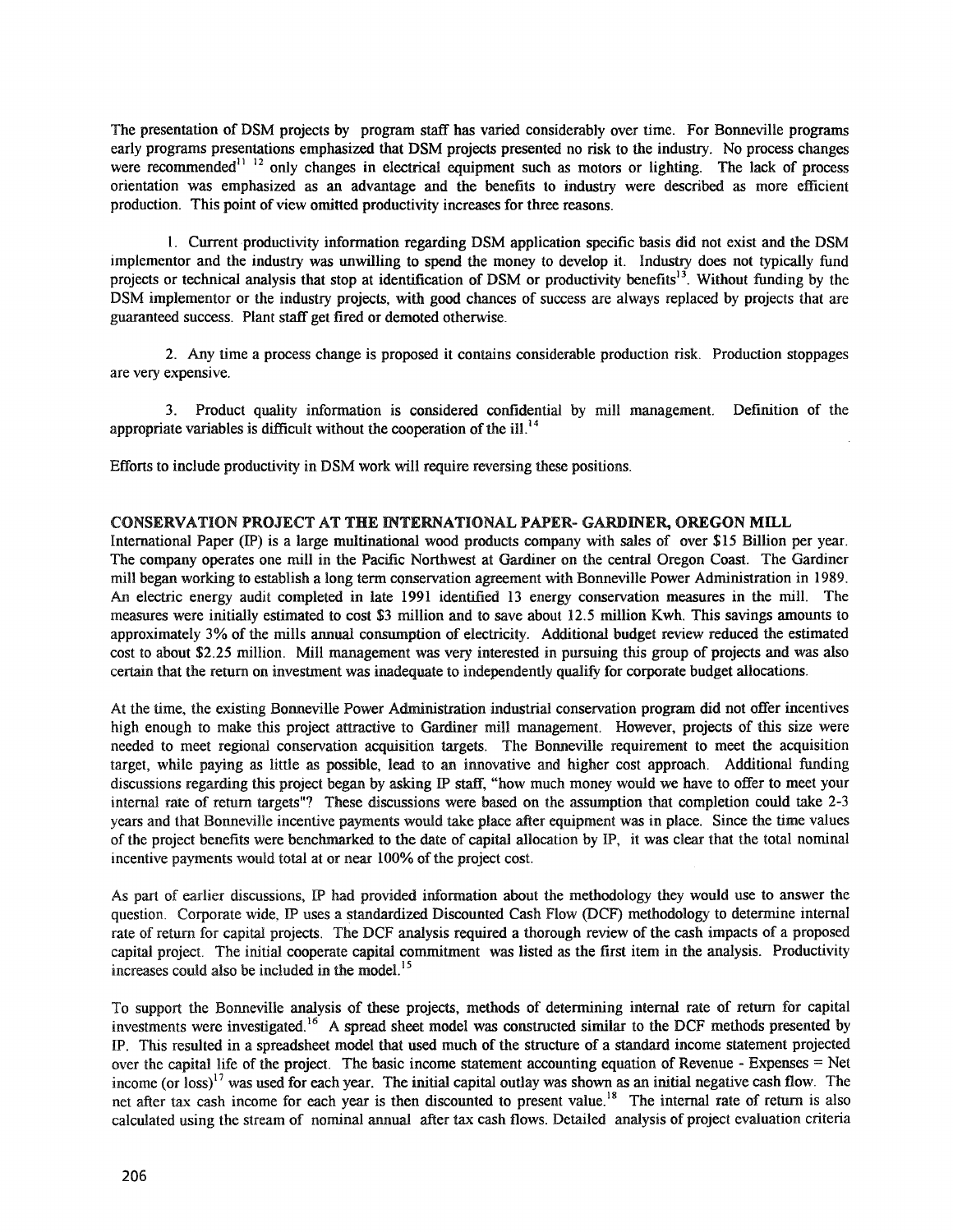is provided in Chan and Park.<sup>19</sup> Appendix 1 provides additional discussion of the details of this model and the industry assumptions used to establish tax and expense levels.

Figure 1 summarizes the results of a typical set of assumptions used in this type model. All the values in Figure 1 are shown on an annual basis. The x axis shows the current cost of unit improvements. These improvements could include DSM projects or productivity enhancements. The cost of new paper machine capacity would be \$0.47 on the x axes offigure 1 and the cost of conservation would range from \$0.05 to \$0.20. The y axis shows the net present value in current dollars for the proposal. This is the current value of the after tax income produced by the proposed project. The single line sloping upwards to the right represents a 30% IRR investment criterion. In order to qualify for project capital, a project is required to produce a net present value that places the project above 30% IRR. In Figure 1, a project costing \$0.20 per "annual unit" saved or produced would need to generate \$0.40 of net present value. Finally, the lines sloping down to the right represent the effects of 4 different productivity options. The \$0.20 line (indicated by solid circles) represents the NPV for adding one pound (per year) of \$400 per ton paper production. As the costs vary from \$0.0 to \$0.40 per pound, the NPV for each additional pound drops. Figure I shows that when the \$0.20 project costs more than about \$0.275 the project will have an IRR of less than 30%. The remaining three "value of productivity" lines can be used approximate the real value of electricity on a \$/kwh per year  $^{20}$ basis. Looking at the \$0.04 line, it can be seen that conservation may not cost a company more than about \$0.05 per Kwh, if the 30% IRR criteria is to be met.



Since the y-axis is scaled in dollars of current year net present value (NPV), the distance between the productivity lines and the 30% IRR lines indicated the dollar value required to make low productivity value projects attractive to industry.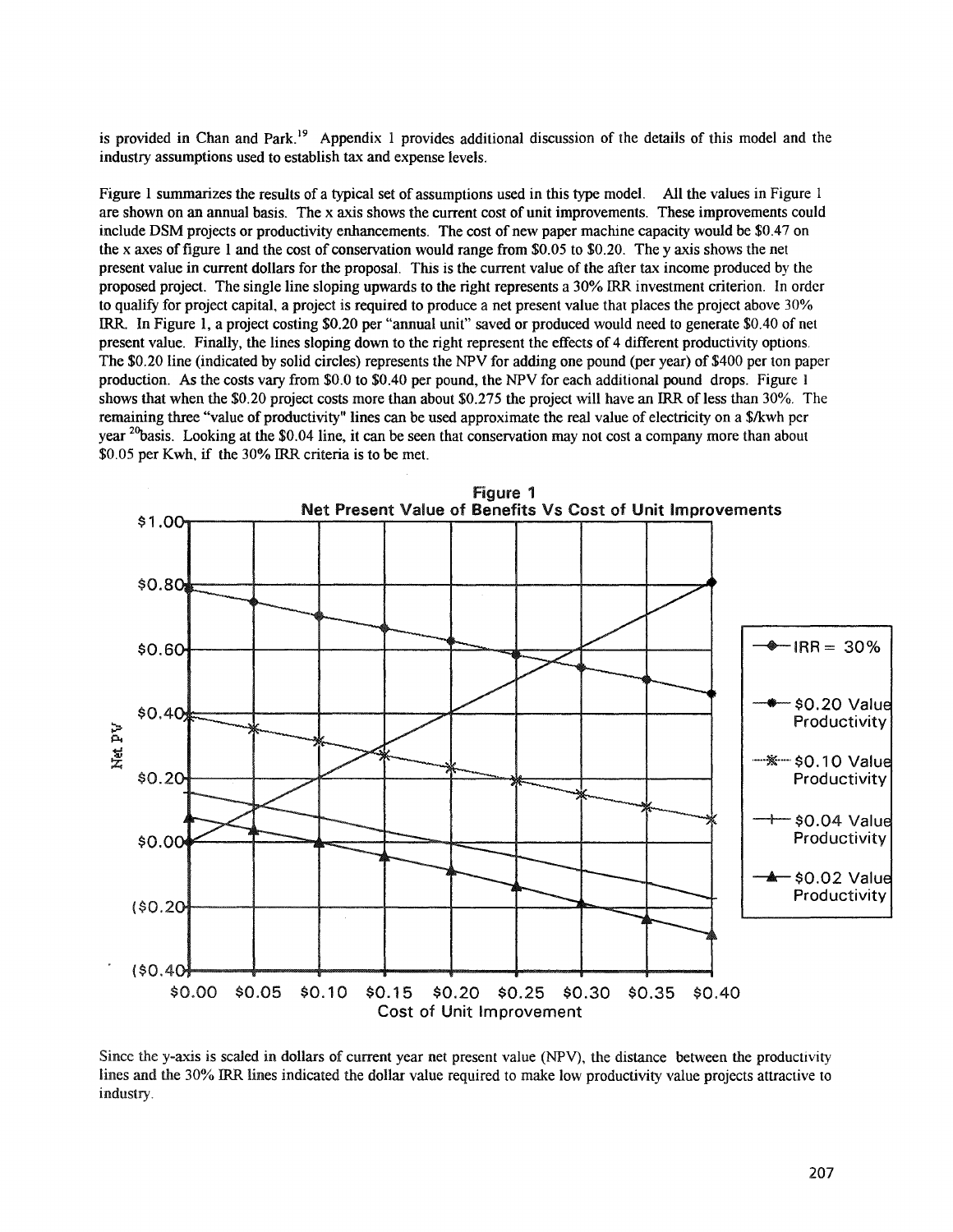In the case of DSM projects, industrial electricity prices clearly need to be very high to meet the 30% IRR criteria on their own. Benefits to the Gardiner mill included in the DCF calculation consisted of the proposed acquisition payments from Bonneville and the reduced electric bills to the mill. The potential for productivity gains was discussed at this time. It was generally between the IP project engineer and Bonneville staff that productivity gains were likely. In fact, end uses that limited mill productivity, were selected for investigation at the energy review stage. Unfortunately, lack of data collection and reporting equipment prevented quantification of these benefits. Energy consumption base lines were extremely difficult to determine in this industrial environment<sup>21</sup>. Systems to develop central reporting of Kwh were not in place at the time the capital allocation proposal was completed. Even if the energy data were available, it might not have been made available for the project application due to confidentiality concerns of plant management. The accuracy of the energy data was the major concern of plant management. They knew incentive payments from Bonneville were dependent on achieving the expected energy savings. Their response was to require extremely conservative energy modeling of the conservation measures under review. Bonneville staff agreed to these conservative estimates given the cost required to develop more accurate consumption data.

The number of different conservation measures to be installed added complexity to the determination of productivity benefits: Eleven separate applications were included in the final project. These applications affected major portions of the facility including the lime kiln, boiler and steam generation, pulp mill and paper mill. Since the measures affected successive processes, the problem of productivity analysis seemed larger than the detennination of energy conservation potential. It was a problem to be returned to when and if possible. Despite the significant energy savings, the IRR for the package of 11 projects was insufficient to qualify for corporate financing on its own merits. Even with apparent 100% DSM incentive, IF calculated this project had an IRR of less than 25%.

This project was finally approved by Bonneville in early 1994 and by IP shortly afterward. Installation of all eleven measures started in September 1994 and is expected to be completed in July 1995.<sup>22</sup>

### Analysis of the primary stock pump

The measure with the largest single conservation potential at the IP mill was the adjustable speed drive (ASD) application on the primary stock pump. The primary stock pump is arguably the heart of the paper mill. Typical stock pump operating flows range from 40,000-80,000 GPM. A combination of 36-inch and 12-inch stainless steel control valves was being used to obtain this flow range. The pump has an impeller diameter of about 35 inches and is driven by a 1500 hp synchronous electric motor. The retrofit measure included the electrical equipment required to replace the existing starter cabinet with an adjustable speed drive. Significant changes to the large stainless steel piping were included in the project. Integration costs for connecting the new equipment to the mill control system were also included. Energy savings were estimated to be 2,772,000 Kwh per year and the cost of this measure was initially about \$350,000. In terms of Figure 1, the primary stock pump had an estimated cost of unit improvement of \$0.1263. Electricity costs at the mill were between \$0.02 and \$0.04. Reading Figure 1 at this intersection it is seen that the NPV for the primary stock pump is between -\$0.01 and \$0.09. The required NPV for a 30% IRR is  $$0.21$  at this cost.<sup>23</sup>

### What productivity increase would be required to meet the 30% IRR?

This is conveniently done with a spread sheet version of an income statement model. Entering the DSM project cost and the appropriate electricity rate along with the value of productivity allows the use of a goal seek function to determine the unit productivity increase quickly. The productivity increase result for the primary stock pump project is 0.32.

The same result can be shown graphically using Figure 1. Using the \$0.02 value of productivity line in Figure 1 where it intersects the \$0.12 cost of unit improvement line at approximately -\$0.01 NPV (approximately -3% IRR) to approximate the primary stock pump. The difference between the project NPV and the 30% IRR NPV is then \$0.22. This is the amount of NPV that must be made up by productivity improvements to meet the 30% IRR criteria. This occurs at the same total project cost of \$0.12.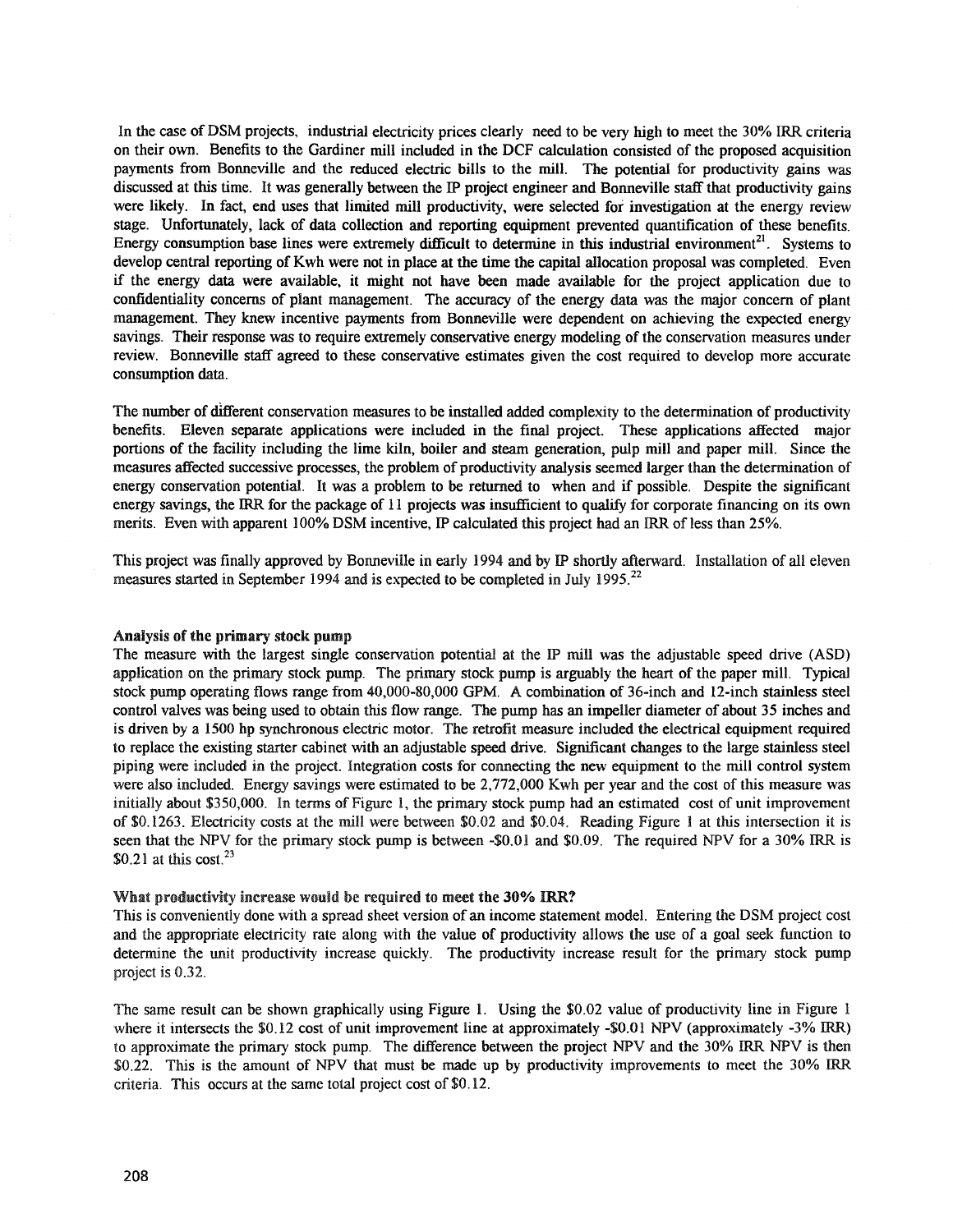For the cash flow assumptions inherent in Figure I, we can use the value of productivity lines to determine the extra production required to make up the \$0.22 difference. Looking at the \$0.20 value of productivity line, we see at the \$0.12 cost line a NPV of about \$0.69. This is the NPV of a 20 year stream of productivity changes that raised additional revenue of \$0.20 each year. We need an additional \$0~22. Dividing \$0.22 by \$0.69 gives 0.3188. This indicates that an additional production of about 0.32 units per year at a unit price of \$0.20 would be sufficient to yield a 30% IRR for this project. This ratio provides approximately the same result as the spread sheet calculation. To convert this result to a tons per year value, the 0.32 units per year value is interpreted to mean that for each unit of DSM (Kwh saved by the primary stock pump in this example) 0.32 unit of additional productivity is required to meet the 30% IRR criteria. For this example, productivity is measured in pounds of paper on an annual basis. Since the primary stock pump was projected to save 2,772,000 Kwh per year the productivity increase required is 2,772,000 times 0.32 or 887,040 pounds of additional paper production per year. This translates to 4,435 tons per year or 12.6 tons per day<sup>24</sup>. For the 600 tons per day mill discussed earlier, this requires a 2% productivity increase.

## How did the primary stock pump ASD actually perform?

The energy savings summary in Appendix 2 shows the primary stock pump actually producing 5,719,960 kwh saved per year. The actual cost of the measure was approximately \$750,000. This results in an actual unit cost of \$0.131. From Figure 1, and keeping in mind the previous analysis of the stock pump we can observe a NPV of about negative \$0.015 (\$0.03).<sup>25</sup> We have a gap between the DSM net value and the 30% IRR target net value of about  $$0.23$  The NPV of the \$0.20 productivity line at the actual cost is about \$0.68. The productivity change required, is given by \$0.23 divided by \$0.68 or 0.3382 (0.3364). Comparison with the spreadsheet numbers in parenthesis show good agreement even with the errors involved with reading Figure 1.

Multiplying the actual savings of 5,719,960 by 0.3382 gives the productivity increase required or 1,934,692 pounds per year. This translates to 2.7 tons per day of additional production required at the Gardiner mill based on process improvements provided by the primary stock pump ASD. This would require a 0.03% improvement in productivity at Gardiner.

### Did the project productivity gains actually observed result in an additional 2.7 tons per day of production?

The Gardiner mill provided some representative information that allowed some analysis of the down time in the paper mill due to paper machine stoppages. These stoppages are recorded as flat line's intervals on a strip chart. The chart is recording basis weight and percentage moisture content of the paper sheet. Strip charts are available for twelve hours of operation before the ASD retrofit and ten hours after the ASD installation. Given the scale of the strip charts, a machine stoppage must be at least three to five minutes long to show up on the trace. These traces were interpreted to indicate a noticeable reduction in machine stoppages shown in the after retrofit data. Five stoppages were identified in the before data, totaling approximately 20-30 minutes over a twelve hour period. Two stoppages were identified in the after data totaling approximately ten minutes over a ten hour period.

Assuming the primary stock pump was the cause<sup>26</sup>, the improvements shown on the strip chart would result in an additional 36 minutes of machine operation per day. This additional operating could result in as much as an additional 22.5 tons per day of paper produced. This is equivalent to 2.5 % productivity increase for the Gardiner mill. Given the initial criteria, it seems the stock pump ASD easily exceeded the criteria of 2.7 tons per day required to bring the project up to a 30% IRR.

On per annual unit basis, the productivity increase was 2.76. From the spread sheet, IRR =  $247%$  for the stock pump measure including productivity and DSM benefits!!!.

'fhis example shows the tremendous leverage available for DSM projects when productivity is included. Of course, the data used to demonstrate this benefit is only sufficient to illustrate the point. This analysis works best when long tenn data on operating hours is available and in electronic form. On the other hand, the Gardiner mill has been setting production records ever since the stock pump ASD was installed in January 1994. The mill now exceeds its daily and monthly production target on a regular basis. Unfortunately, the mill is unable to release the details of this increase. The paper machine operators also comment on the improvements in the paper machine since the ASD was installed. The operators like the ability to set a control knob and get a stable flow through the primary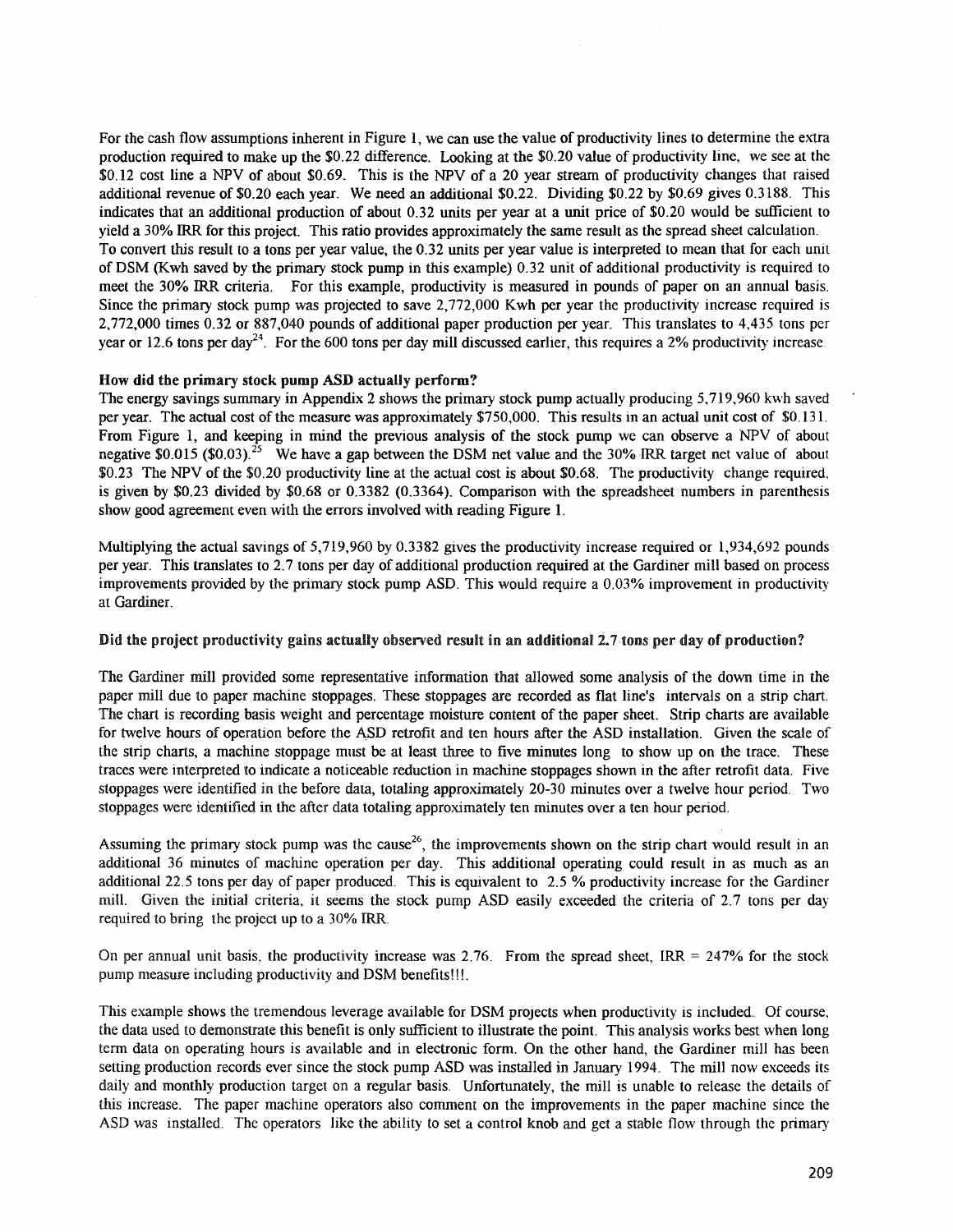stock pump. Before the installation of the ASD considerable operating time was spent stabilizing stock flow while the paper machine was brought up to production speed. This reduction in time spent hunting for the proper control point was not included above.

It seems clear that inclusion of productivity gains in the initial presentation of the stock pump ASD evaluation would have had a positive impact on financing the project. To sell the concept to mill and corporate management would have required documenting down times for the paper machine prior to the ASD installation. If the paper machine was shown to be down for one or two hours per day due to sheet breaks or bad flow control, a reduction of 36 minutes could be made attractive. This example demonstrates one use of the analysis method presented here. Using the unit productivity value in the determination of IRR and NPV allows what if situations evaluated. Questions like, "how long does a production line have to be down each day to present the opportunity for productivity improvements" can be answered. Then mill management can be presented with direct questions about down time and given information about the possible benefits. Relating to mill and production people on issues like down time provides an avenue to deal with their concrete, day-to-day problems. In my experience, providing solutions to those problems is critical to building long term commitments with industries.

### How do safety and environmental benefits fit into this method of analysis?

Safety is usually tracked as the number of lost time accidents occurring in a mill over time. Determining the amount of lost time avoided by installation of DSM measures would require a significant additional data collection task. Some times operational considerations can contribute to an insight regarding safety. For example, reduced paper machine down time is apparently a result of the installation of the primary stock pump ASD at Gardiner. The most common cause of the paper machine stopping is breakage of the sheet. Sheet breakage causes a mess called a "hayout." Operators are required to dig out the heap of paper under and around the machine in order to clear the rotating machinery. Digging out the machine requires workers to enter areas that are hot and leaves them exposed to confined, dangerous areas of the mill. An initial discussion of safety benefits would try to discover how injuries related to "hayouts" might be tracked. Mill time keeping records may even document the number of hours spent digging out the paper machine. If the injury logs are available, a unit cost of injury might be developed to include in an income statement model. At the least, credit for lowering the hours spent digging out the paper machine might be achieved. When calculated on their own net present value of safety benefits should also be discounted at less than 15% and hurdle IRR values should be less than 30%. The income statement model presented here does not accommodate different discount and hurdle IRR rates, so combinations ofsafety and productivity benefits should be discounted at 15% and IRR hurdles set at 30%. This is based on the idea that the discount rate and IRR should be set to the standard for the highest return benefit.

Environmental benefits, from industries point of view, amount to avoiding production disruptions and penalties. Projects are funded because of a policy commitment by management. Some current trends in the paper industry may assist analysis ofthese benefits. Reductions in water intake and effluent outflows are becoming important. The paper industry has discovered that reducing these flows makes environmental compliance easier. Since this effort is related to flow reduction, it also opens the door for detennination of the energy reductions accomplished at the same time. The energy savings involved in reducing intake and outflow pumping and fan work is considerable. These projects could also benefit from the lower discount and IRR hurdles that should be applied to environmental projects.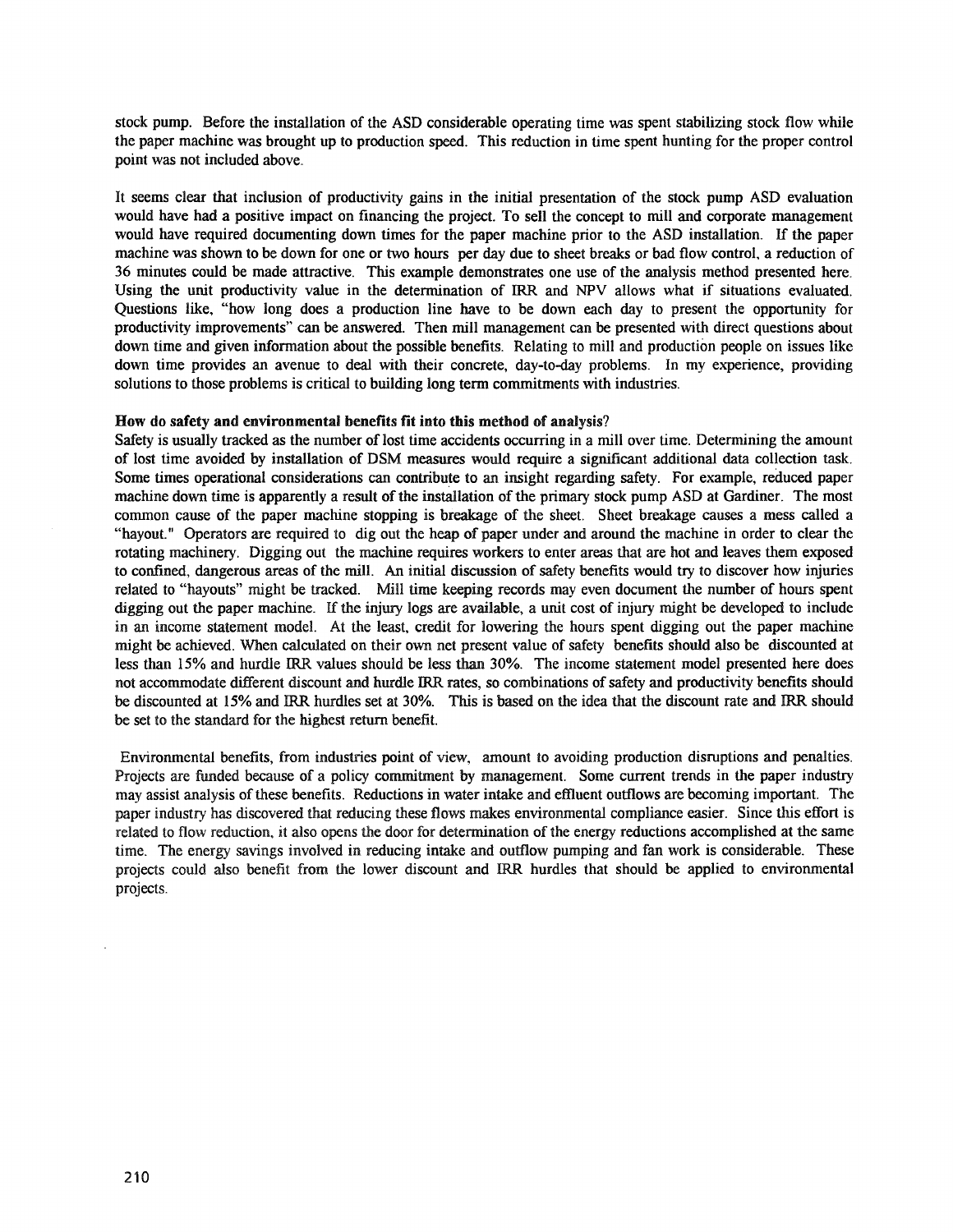#### Appendix 1

#### Income statement model description

An income statement spreadsheet calculates before tax revenue, depreciation expense taxes and net income. The model discussed in this paper includes a starting negative cash flow representing the commitment of capital dollars to a specific project. It is assigned time zero. All other cash flows are made relative to this time. The model discussed here assumes that the first savings occur in the second year and that they continue for 20 years. This cash flow series was selected to represent the typical sequence of events involved in a medium size capital project in a paper mill. Bigger projects should include a longer period between the initial commitment and the initial benefit.

An accelerated straight line depreciation over 10 years is assumed in this paper. However, many other possibilities exist depending on the financial circumstances the investing company. The project is expected to last for 20 years and begins producing income during the second year. Depreciation begins in the first year, and lasts 9 and 1/2 additional years. This allows the benefits of 1/2 year depreciation to be taken in the first year.

Additional assumptions for avoided electrical costs, operation and maintenance charges, insurance, property taxes are estimated for the life of the project. Useful life of capital projects varies between companies and is generally set at the depreciable life. Note that individual companies may have several classes of capital. Investment models can be constructed to select the optimum depreciation schedule for property based on expected company performance.

Cash flows for the annual expenses and charges are summed up and an annual before tax cash flow is calculated. A 39% state and federal income tax charge is applied to the annual cash flow minus the depreciation expense to determine the annual tax expense. The modeling used here assumes that all income and expenses occur at the margin for the company and that the company expects to be profitable and pay income taxes. Of course this is not always true and company investment models probably take these issues into account.<sup>27</sup> The net nominal annual cash values determined in this way are then used as input to a spread sheet to detennine the IRR. IRR numbers generated from this model are representative of the numbers provided by the company. Many assumptions may differ, including depreciation that change the final IRR number. Standard assumptions of 3% of capital costs, annual and 0 and M charges, 5%; property tax, 4% inflation: and a 15% corporate discount rate are used throughout this paper.

The approximation methods presented in this paper are useful for quick evaluations of projects only. It is always better to develop a complete income statement model and use numbers from that model for investment work. For example, the values of productivity lines in figure 1 are assumed to be straight and paralleL They are not straight or parallel for the example presented here.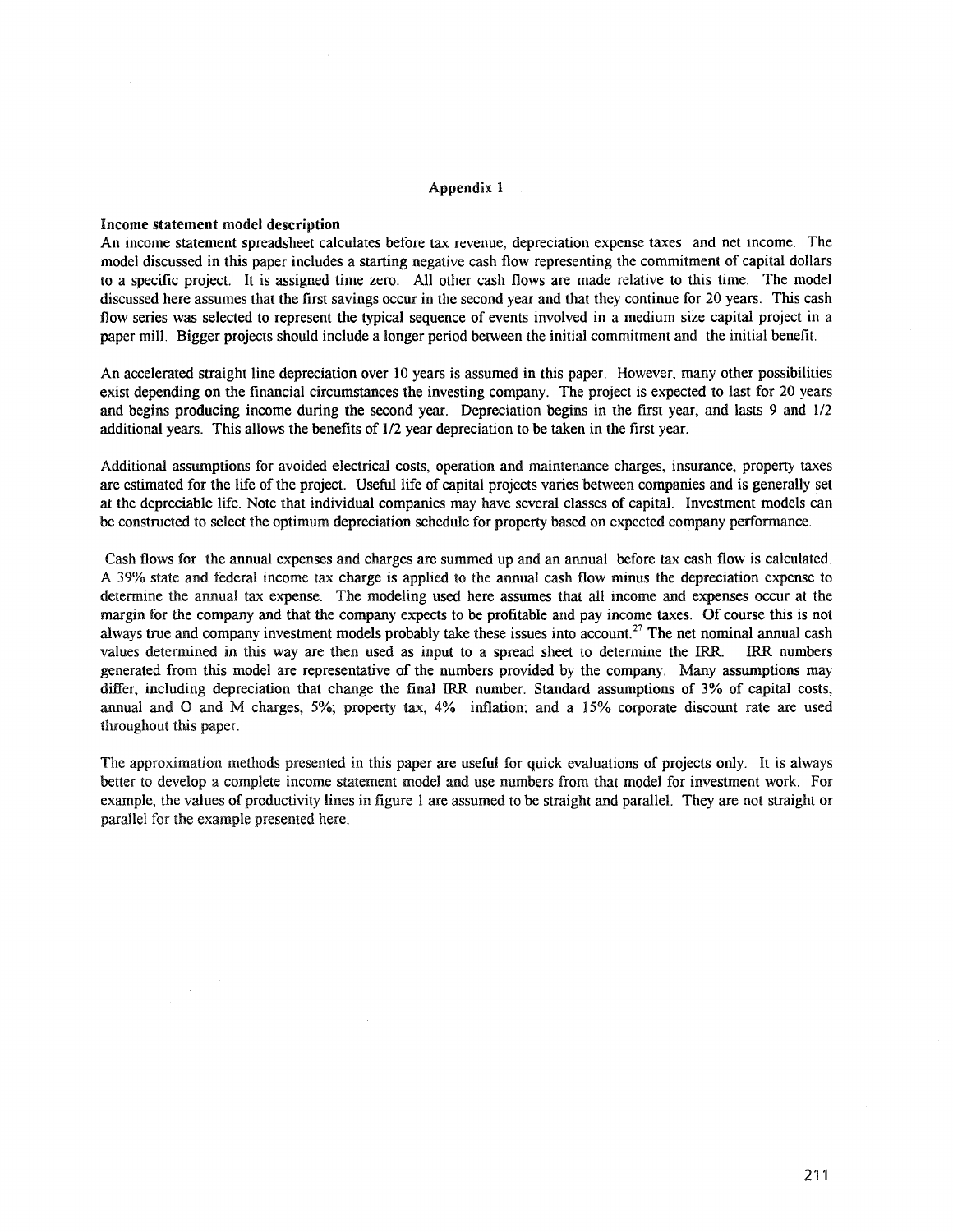# Figure 2

# INTERNATIONAL PAPER COMPANY, Gardiner, Oregon

*Preliminary Verification Review April* 3, 1995 *IK. Ball &* J. *Saez*

| ECM<br>No. | Description                             | <b>Usage</b><br>(kW) | <b>Baseline Projected Actual</b><br><b>Usage</b><br>(kW) | <b>Usage</b><br>(kW) | <b>Baseline</b><br><b>Energy</b><br><b>Usage</b><br>(kWh/yr.) | <b>Energy</b><br><b>Usage</b><br>(kWh/yr.) | "Verified" "Verified" Projected Projected<br><b>Energy</b><br><b>Savings</b><br>(kWh/yr.) | Energy<br><b>Savings</b><br>(kWh/yr.) | Operating<br>Time<br>(hours/yr.) |
|------------|-----------------------------------------|----------------------|----------------------------------------------------------|----------------------|---------------------------------------------------------------|--------------------------------------------|-------------------------------------------------------------------------------------------|---------------------------------------|----------------------------------|
| I          | Liquor<br>Make-Up<br>Pump               | 269                  | 186                                                      | <b>NR</b>            | 2,260,000                                                     | <b>NR</b>                                  | <b>NR</b>                                                                                 | 700,000                               | 8,415                            |
| 3          | Reject<br>Refiner                       | 316                  | 119                                                      | 47                   | 2,710,000                                                     | 403,777                                    | 2,306,223                                                                                 | 1,690,000                             | 8,591                            |
| 6          | <b>Dilution</b><br>Transfer<br>Pump     | 66                   | $\bf{0}$                                                 | $\pmb{0}$            | 568,000                                                       | $\bf{0}$                                   | 568,000                                                                                   | 568,000                               | 8,591                            |
| 8          | Filtrate to<br>Diffuser<br>Pump         | 134                  | 122                                                      | <b>NR</b>            | 1,150,000                                                     | NR                                         | <b>NR</b>                                                                                 | 101,000                               | 8,591                            |
| 10         | <b>High Density</b><br>Dilution<br>Pump | 106                  | 10                                                       | 28                   | 909,000                                                       | 240,548                                    | 668,452                                                                                   | 824,000                               | 8,591                            |
| 11         | Primary<br><b>Stock Pump</b>            | 134                  | 94                                                       | 82                   | 1,148,000                                                     | 704,462                                    | 443,538                                                                                   | 345,000                               | 8,591                            |
| 13         | Primary Fan<br>Pump                     | 1,106                | 783                                                      | 440                  | 9,500,000                                                     | 3,780,040                                  | 5,719,960 2,772,000                                                                       |                                       | 8,591                            |
| 14         | Stock to<br>Refiners<br>Pump            | 142                  | 95                                                       | 121                  | 1,219,000                                                     | 1,039,511                                  | $-179,489$                                                                                | 401,000                               | 8,591                            |
| 15         | Filtered<br>White Water<br>Pump         | 77                   | 14                                                       | $\boldsymbol{4}$     | 657,000                                                       | 34,364                                     | 622,636                                                                                   | 538,000                               | 8,591                            |
| 17         | #3 Rec.<br>Boiler Sec.                  | 138                  | 60                                                       | 161                  | 1,187,000                                                     | 1,383,151                                  | $-196, 151$                                                                               | 675,000                               | 8,591                            |
| 18         | Air Fan<br>#1 Rec.<br>Boiler Sec.       | 90                   | 49                                                       | 46                   | 770,000                                                       | 395,186                                    | 374,814                                                                                   | 350,000                               | 8,591                            |
| 19         | Air Fan<br>Lime Kiln<br>ID Fan          | 256                  | 195                                                      | 305                  | 2,201,000                                                     | 2,620,255                                  | $-419,255$                                                                                | 528,000                               | 8,591                            |

24,279,000 10,601,294 10,267,706 9,492,000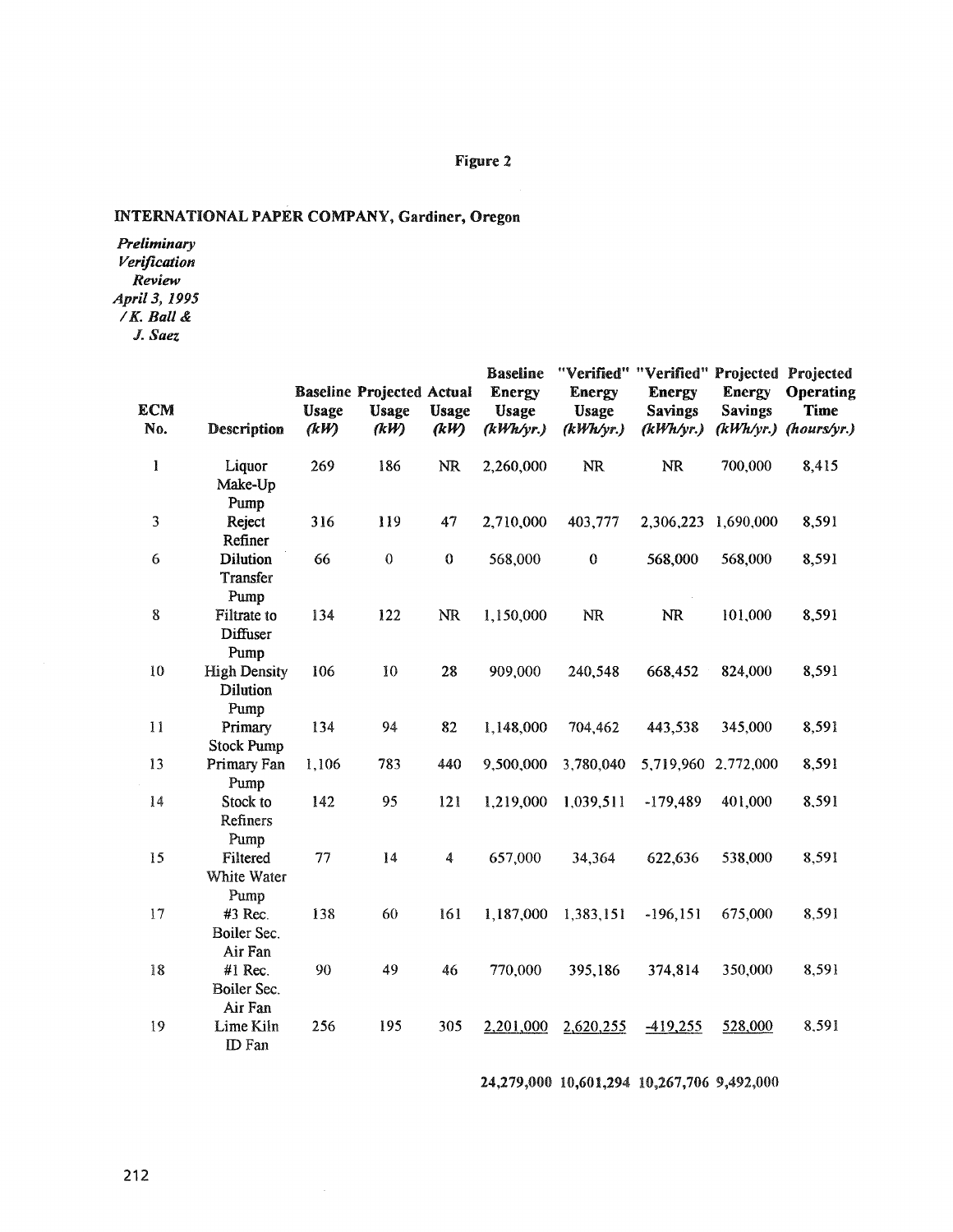## **REFERENCES**

<sup>1</sup> "High Costs, Low Prices Threaten Pulp Plants"; The Associated Press, The Oregonian, Portland, Oregon, Page E12, March 26, 1993.

 $2$  "No End in Sight" Joan Laatz, The Oregonian, Portland, Oregon, Page B16, November 2, 1993.

<sup>3</sup> "Officials say Mill Modernization May Keep Longview Off Ghost List"; Jim Kadera, The Oregonian, Portland Oregon, page D12, April 14, 1993.

<sup>4</sup> "Paper Industry begins 1995 on a Roll"; Christopher J. Chipello, The Wall Street Journal Western Edition, Page B6, January 9, 1995.

<sup>5</sup>"Issue focus: Capital Spending Plans: 1993-5"; Carl Espe, Pulp and Paper, January 1994, Pages 59-64. This article discusses the decrease in environmental spending in 1993. See also<sup>3</sup> for discussion of the reductions in some facilities going on at the same time new capacity is added at others.

 $6$ Projects as small as \$1,000,000 may require CEO approval, even in very large companies. When total capital budgets are over \$100 million this could require significant, expensive, executive time.

<sup>7</sup>Rates paid by industrial facilities in the Pacific Northwest range from 2.5 cents/Kwh to 4 cents/Kwh depending on the providing utility. Most industries expect to see rate reductions in the near future as retail wheeling is implemented.

<sup>8</sup> "Issue focus: Capital Spending Plans: 1993-5"; Carl Espe, Pulp and Paper, January 1994, Pages 59-64. These prices reflect installation of new and rebuilt paper machines.

<sup>9"</sup>News Scan: Willamette starting up Campti machine"; Pulp and Paper, March 1995, Page 19.

<sup>10</sup>See "An Overall Assessment of the Energy Savings Plan Program Completed to date (1989-1992)", G.E. Spanner, D. Brown, Pacific Northwest Laboratory; PNL-8446. UC-310 (5/93) for a discussion of the impact of industrial conservation projects. Additional project specific evaluations are available fonn Bonneville Power Administration Portland, Oregon.

 $11$  Indeed. DSM project personnel often do not have process specific knowledge

 $12$ The issue of if and when to pay for analysis of DSM potential through energy reviews was discussed at length during the development of Bonneville industrial DSM programs. It was decided to limit potential audit costs to a on time \$0.0005/per kwh of annual consumption

<sup>13</sup>Such projects do not have measurable benefits and as such, have an unacceptable IRR. This is a significant roadblock for DSM projects requiring capital expenditures. Capital project budgets set firm limits to project spending. Exceeding those limits can limit career advancements.

 $^{14}$ At one site the author has seen a daily mill newsletter that summarizes key productivity and quality data. Requests to review or cite the newsletter have been declined. Mill photographs are likewise carefully reviewed. Mill and corporate approvals may be needed depending on the type of information being requested.

<sup>15</sup>With this information, negotiation centered on how to structure a contract that would meet the corporate IRR minimum of 30% at least cost to Bonneville. This amount turned out to be roughly twice the standard program acquisition payment or about 20-21 levelized mills/kwh (1990 \$'s)